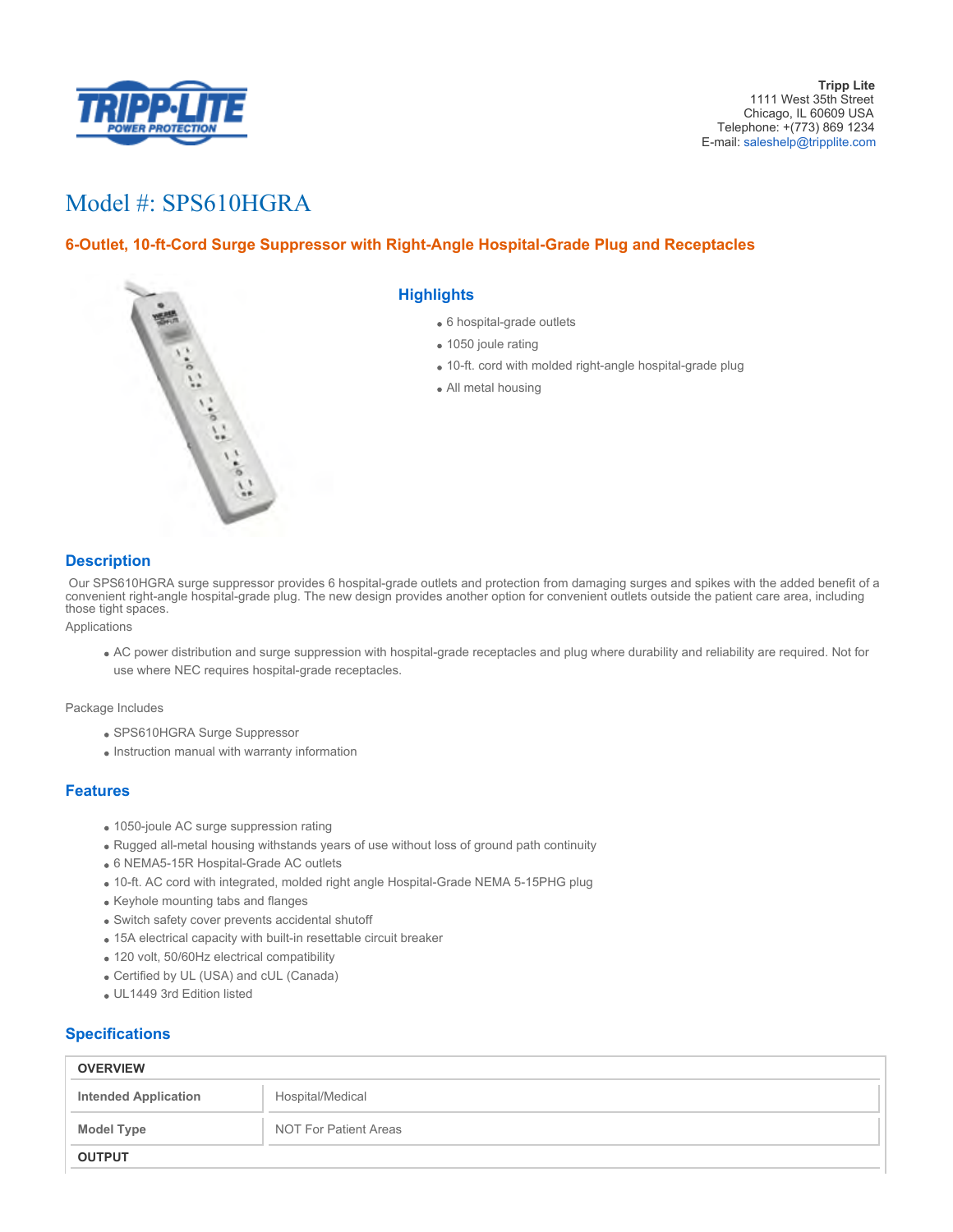| <b>Frequency compatibility</b>                  | 50 / 60 Hz                                                                       |  |
|-------------------------------------------------|----------------------------------------------------------------------------------|--|
| <b>Output watts</b>                             | 1800                                                                             |  |
| <b>Circuit Breaker (amps)</b>                   | 15                                                                               |  |
| Outlet quantity / type                          | 6 NEMA 5-15R-HG                                                                  |  |
| <b>Transformer accommodation</b>                | Supports 1 large transformer plug accessories without covering remaining outlets |  |
| <b>INPUT</b>                                    |                                                                                  |  |
| <b>Nominal Input Voltage(s)</b><br>Supported    | <b>120V AC</b>                                                                   |  |
| <b>Recommended Electrical</b><br><b>Service</b> | 120V (110-125V)                                                                  |  |
| Input connection type                           | NEMA 5-15P-HG Hospital-Grade                                                     |  |
| Input cord length (ft.)                         | 10                                                                               |  |
| Input cord length (m)                           | 4.6                                                                              |  |
| <b>Voltage compatibility (VAC)</b>              | 120                                                                              |  |
| <b>Maximum Surge Amps</b>                       | 19500                                                                            |  |
| <b>LEDS ALARMS &amp; SWITCHES</b>               |                                                                                  |  |
| <b>Diagnostic LEDs</b>                          | LINE POWER PRESENT (green)                                                       |  |
| <b>SURGE / NOISE SUPPRESSION</b>                |                                                                                  |  |
| AC suppression joule rating                     | 1050                                                                             |  |
| AC suppression response<br>time                 | $< 1$ ns                                                                         |  |
| <b>Protection modes</b>                         | Includes full normal mode surge suppression                                      |  |
| <b>Clamping voltage (RMS)</b>                   | 140V                                                                             |  |
| <b>DATALINE SURGE SUPPRESSION</b>               |                                                                                  |  |
| <b>Telephone/DSL Protection</b>                 | No                                                                               |  |
| <b>Cable (Coax) Protection</b>                  | No                                                                               |  |
| <b>Network (Ethernet) Protection</b>            | No                                                                               |  |
| <b>PHYSICAL</b>                                 |                                                                                  |  |
| <b>Shipping Dimensions</b><br>(HWD/in)          | $2.25 \times 15 \times 6$                                                        |  |
| <b>Shipping Dimensions</b><br>(HWD/cm)          | 5.7 x 38.1 x 15.24                                                               |  |
| Shipping weight (lbs)                           | 3.5                                                                              |  |
| Shipping weight (kg)                            | 1.59                                                                             |  |
| <b>Unit Dimensions (HWD/in)</b>                 | $1.5 \times 13.75 \times 2.5$                                                    |  |
| <b>Unit Dimensions (HWD/cm)</b>                 | 3.81 x 34.9 x 6.35                                                               |  |
| Unit weight (lbs)                               | 3.2                                                                              |  |
| Unit weight (kg)                                | 1.45                                                                             |  |